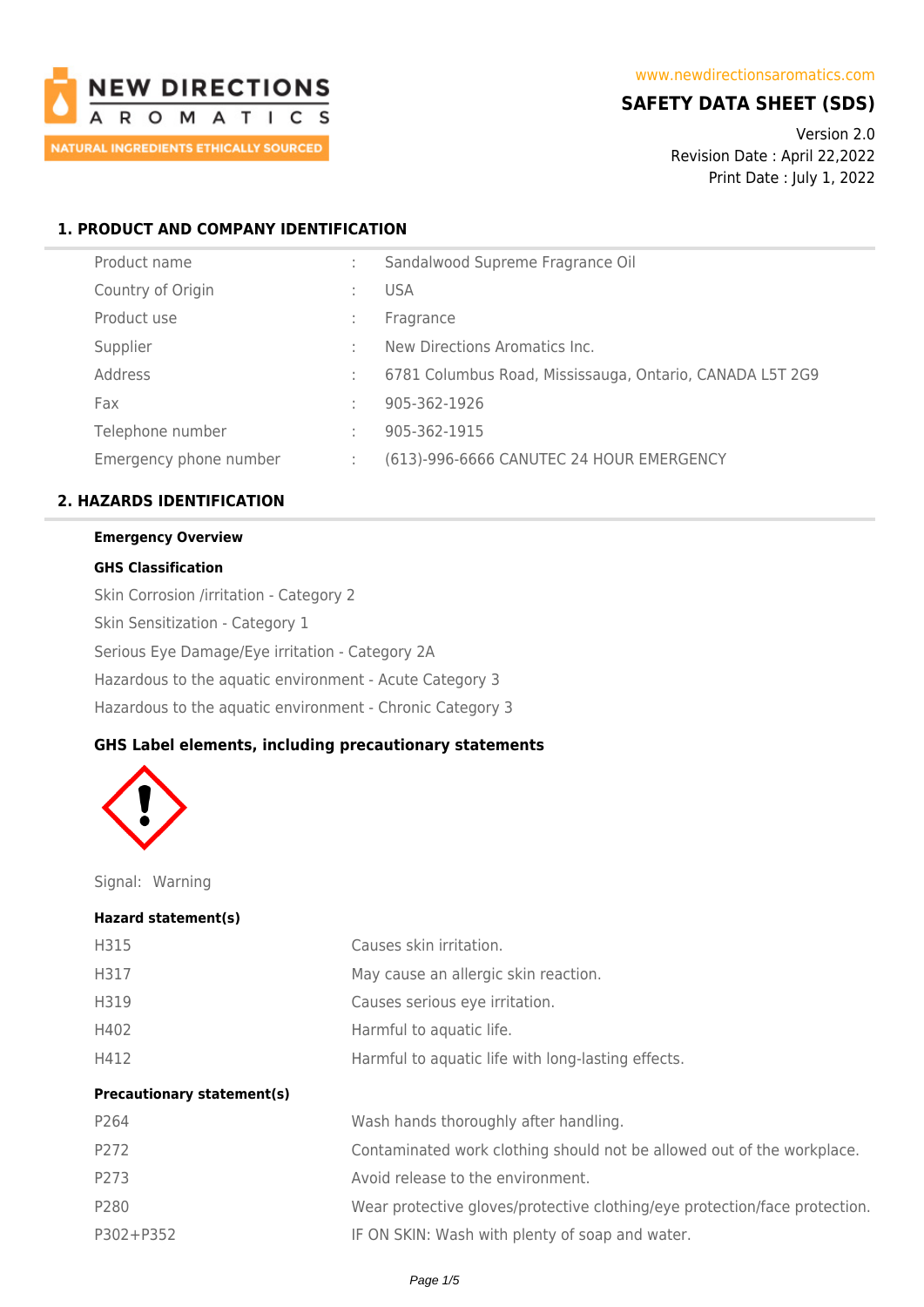| P303+P361+P353 | IF ON SKIN (or hair): Take off immediately all contaminated clothing.<br>Rinse skin with water/ shower.                                 |
|----------------|-----------------------------------------------------------------------------------------------------------------------------------------|
| P305+P351+P338 | IF IN EYES: Rinse cautiously with water for several minutes. Remove<br>contact lenses if present and easy to do - continue rinsing.     |
| P308+P313      | If exposed: Call a POISON CENTER or doctor/physician.                                                                                   |
| P332+P313      | If skin irritation occurs: Get medical advice/attention.                                                                                |
| P333+P313      | If skin irritation or a rash occurs: Get medical advice/attention.                                                                      |
| P337+P313      | If eye irritation persists get medical advice/attention.                                                                                |
| P362           | Take off contaminated clothing.                                                                                                         |
| P363           | Wash contaminated clothing before reuse.                                                                                                |
| P391           | Collect spillage.                                                                                                                       |
| P405           | Store locked up.                                                                                                                        |
| P501           | Dispose of contents and container in accordance with local, regional,<br>national and/or international regulation for hazardous wastes. |

# **3. COMPOSITION / INFORMATION INGREDIENTS**

| <b>Product Name</b>                                                                                                     | <b>CAS NO</b> | <b>EC NO</b> | <b>Concentration</b> |
|-------------------------------------------------------------------------------------------------------------------------|---------------|--------------|----------------------|
| Cyclohexanol, 3-(5,5,6-trimethylbic 3407-42-9<br>$yclo[2.2.1]hept-2-yl)-$                                               |               |              | $7 - 15%$            |
| Oils, guaiac wood                                                                                                       | 8016-23-7     |              | $1 - 5\%$            |
| Oils, cypress                                                                                                           | 8013-86-3     |              | $1 - 5%$             |
| 3-Cyclopentene-1-butanol,<br>.alpha.,.beta., 2, 2, 3-pentamethyl-                                                       | 65113-99-7    |              | $1 - 5\%$            |
| Ethanone, 1-[(3R,3aR,7R,8aS)-2,3, 32388-55-9<br>4,7,8,8a-hexahydro-3,6,8,8- tetram<br>ethyl-1H-3a,7-methanoazulen-5-yl] |               |              | $1 - 5%$             |

# **NOTE:**

The specific chemical identity and/or exact percentage (concentration) of composition has been withheld as a trade secret is required.

# **4. FIRST AID MEASURES**

### **Eye contact**

Immediately flush eyes with plenty of cool water for at least 15 minutes. Get medical attention if irritation occurs.

## **Skin contact**

Remove contaminated clothing. Wash area with soap and water. If irritation occurs, get medical attention.

### **Inhalation**

If inhaled, removed to fresh air. Get medical attention if symptoms appear.

### **Ingestion**

Seek medical attention or contact local poison control center.

# **5. FIRE FIGHTING MEASURES**

# **Suitable extinguishing media**

Use alcohol resistant foam, carbon dioxide, dry chemical, or water spray when fighting fires. Water or foam may cause frothing if liquid is burning but it still may be a useful extinguishing agent if carefully applied to the fire.

# **Unsuitable extinguishing media**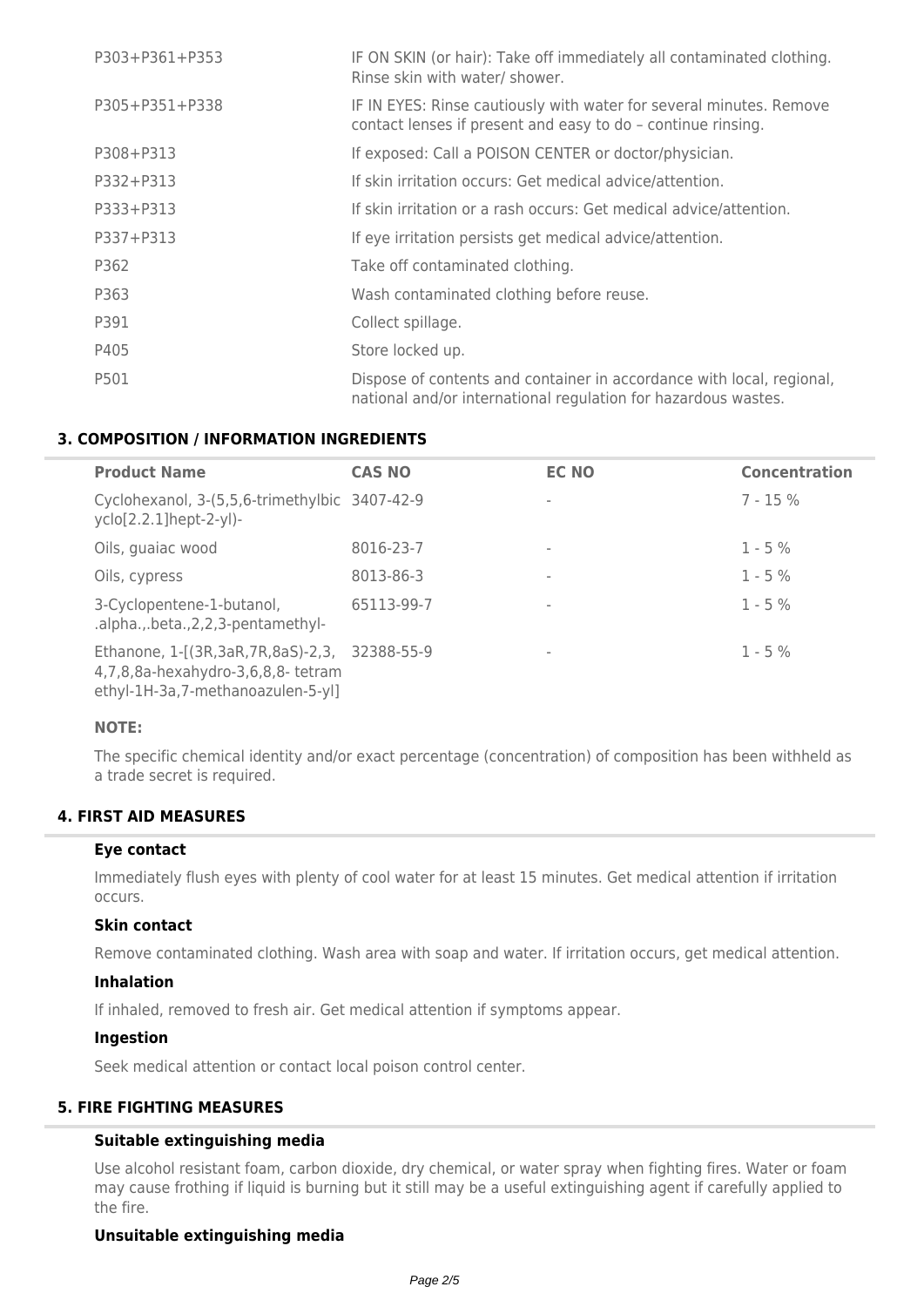Water spray, water jet.

# **Special protective equipment and precautions for fire-fighters**

Do not enter fire area without proper protection including self-contained breathing apparatus and full protective equipment. Use methods for the surrounding fire.

# **Special hazards arising from the substance or its combustible products**

Material may be ignited only if preheated to temperatures above the high flash point, for example in a fire.

### **Resulting gases**

Carbon oxides.

# **6. ACCIDENTAL RELEASE MEASURES**

### **Personal precautions, protective equipment and emergency procedures.**

No health affects expected from the clean-up of this material if contact can be avoided.

### **Environmental precautions**

Prevent entry to sewers and public waters. Notify authorities if product enters sewers or public waters.

# **Methods and materials for containment and cleaning up**

Clean up any spills as soon as possible, using an absorbent material to collect it. Use suitable disposal containers.

# **7. HANDLING AND STORAGE**

# **Precautions for safe handling**

Mildly irritating material. Avoid unnecessary exposure. Use spark-proof tools and explosion-proof equipment

### **Conditions for safe storage, including any incompatibilities**

Store in a cool place in original container and protect from sunlight Keep away from heat, sparks, and flame Do not store near combustible materials Keep container closed when not in use.

# **8. EXPOSURE CONTROLS AND PERSONAL PROTECTION**

#### **Exposure controls**

No exposure limits exist for the constituents of this product. No engineering controls are likely to be required to maintain operator comfort under normal conditions of use.

### **Eyes**

Wear chemically resistant safety glasses with side shields when handling this product. Do not wear contact lenses.

### **Skin**

Not normally considered a skin hazard. Where use can result in skin contact, practice good personal hygiene and wear a barrier cream and/or impervious surgical style gloves. Wash hands and other exposed areas with mild soap and water before eating, drinking, and when leaving work.

# **Respiratory**

No respiratory protection required under normal conditions of use. Provide general room exhaust ventilation if symptoms of overexposure occur.

# **9. PHYSICAL AND CHEMICAL PROPERTIES**

| Appearance                    | Colorless to very pale yellow clear liquid. |
|-------------------------------|---------------------------------------------|
| Odor                          | Characteristic odor.                        |
| Initial b.p and boiling range | 302 $°C$                                    |
| Flash point                   | $>93.33^{\circ}$ C                          |
| Relative density              | 0.926 to 0.936 @ 25 $^{\circ}$ C            |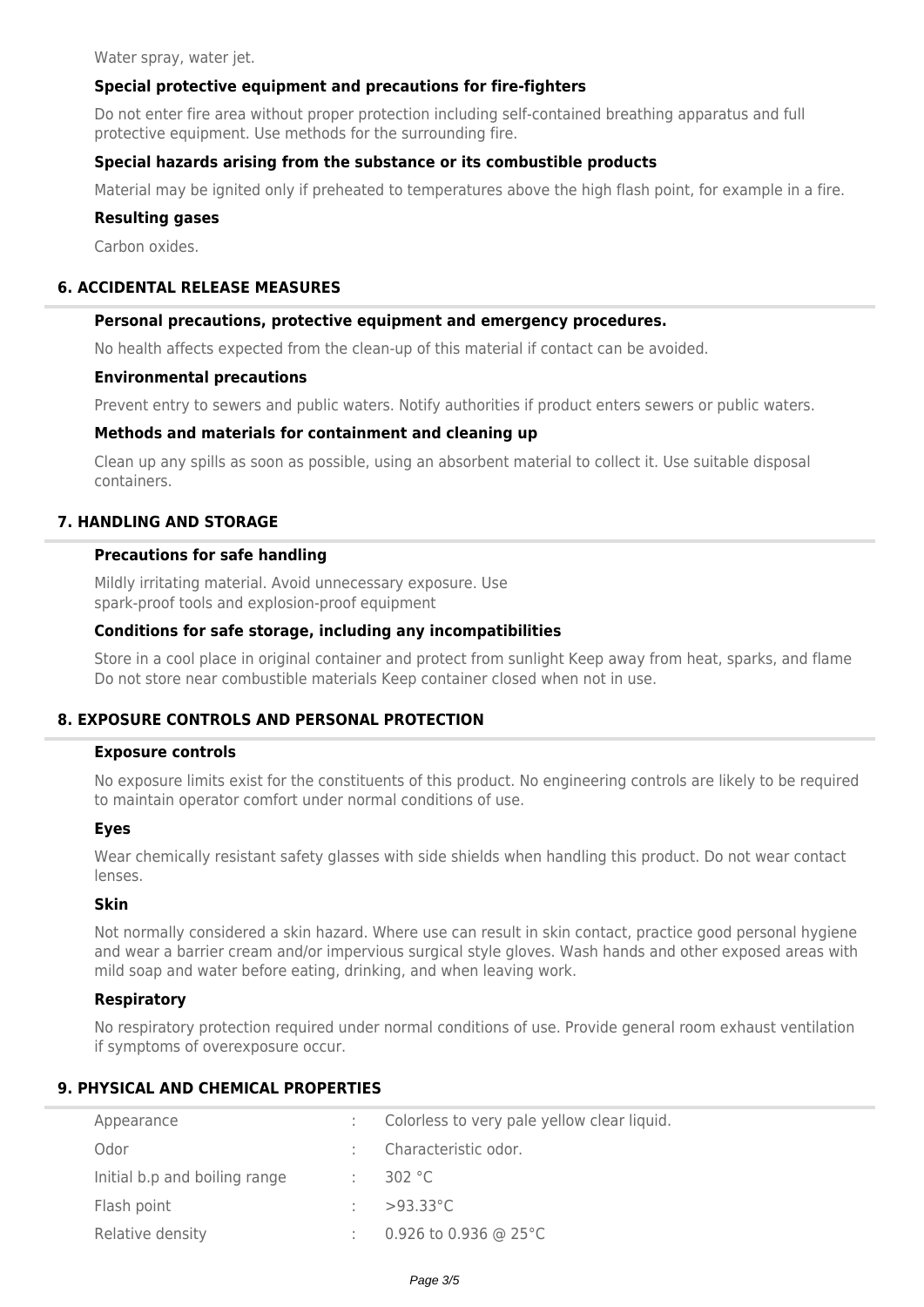| Solubility (ies) | Soluble in alcohol and oils. Insoluble in water. |
|------------------|--------------------------------------------------|
| Refractive index | $1.465$ to $1.480$ @ 25°C                        |

# **10. STABILITY AND REACTIVITY**

# **Reactivity**

This material presents no significant reactivity hazard.

# **Chemical stability**

Chemically stable.

### **Conditions to avoid**

Avoid sparks, flame and other heat sources.

### **Incompatible materials**

Strong oxidizing agents.

# **Hazardous decomposition products**

Carbon Oxides.

# **11. TOXICOLOGICAL INFORMATION**

### **Carcinogenicity**

None of the substances have been shown to cause cancer in long term animal studies.

### **IARC**

Not a carcinogen according to IARC.

### **NTP**

Not a carcinogen according to NTP.

# **OSHA**

Not a carcinogen according to OSHA.

# **Mutagenicity**

No data available to indicate product or any components present at greater than 0.1% is mutagenic or genotoxic.

# **Reproductive toxicity**

No data available to indicate product or any components present at greater than 0.1% may cause birth defects.

# **Inhalation**

Inhalation of high concentrations of vapor may result in irritation of eyes, nose and throat, headache, nausea, and dizziness.

### **Skin contact**

Adverse skin effects should be prevented by normal care and personal hygiene.

### **Eye contact**

Possible irritation should be prevented by wearing safety glasses.

# **12. ECOLOGICAL INFORMATION**

# **Ecotoxicity**

Harmful to aquatic organisms, may cause long-term adverse effects environment. Avoid any pollution of ground, surface or underground water.

### **Persistence and degradability**

Not available.

### **Bio - accumulative potential**